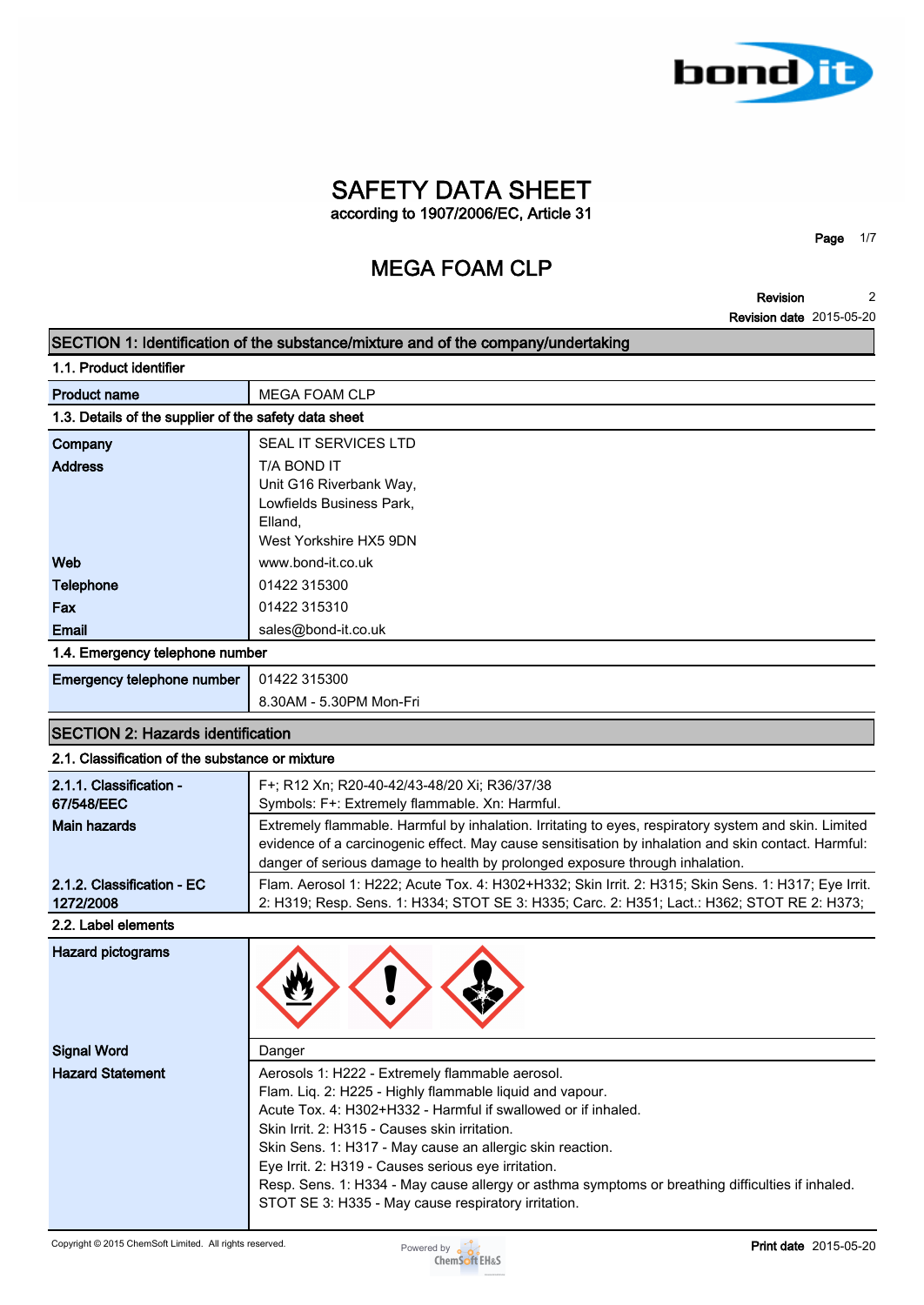**Revision Revision date 2015-05-20 2**

| 2.2. Label elements                                      |                                                                                                           |
|----------------------------------------------------------|-----------------------------------------------------------------------------------------------------------|
|                                                          | Carc. 2: H351 - Suspected of causing cancer.                                                              |
|                                                          | Lact.: H362 - May cause harm to breast-fed children.                                                      |
|                                                          | STOT RE 2: H373 - May cause damage to organs through prolonged or repeated exposure.                      |
| <b>Precautionary Statement:</b>                          | P201 - Obtain special instructions before use.                                                            |
| <b>Prevention</b>                                        | P202 - Do not handle until all safety precautions have been read and understood.                          |
|                                                          | P210 - Keep away from heat, hot surfaces, sparks, open flames and other ignition sources. No              |
|                                                          | smoking.                                                                                                  |
|                                                          | P211 - Do not spray on an open flame or other ignition source.                                            |
|                                                          | P233 - Keep container tightly closed.                                                                     |
|                                                          | P240 - Ground/bond container and receiving equipment.                                                     |
|                                                          | P241 - Use explosion-proof electrical/ventilating/lighting// equipment.                                   |
|                                                          | P242 - Use only non-sparking tools.                                                                       |
|                                                          | P243 - Take precautionary measures against static discharge.                                              |
|                                                          | P251 - Do not pierce or burn, even after use.                                                             |
|                                                          | P260 - Do not breathe dust/fume/gas/mist/vapours/spray.                                                   |
|                                                          | P261 - Avoid breathing dust/fume/gas/mist/vapours/spray.                                                  |
|                                                          | P263 - Avoid contact during pregnancy/while nursing.                                                      |
|                                                          | P264 - Wash thoroughly after handling.                                                                    |
|                                                          | P270 - Do no eat, drink or smoke when using this product.                                                 |
|                                                          | P271 - Use only outdoors or in a well-ventilated area.                                                    |
|                                                          | P272 - Contaminated work clothing should not be allowed out of the workplace.                             |
|                                                          | P280 - Wear protective gloves/protective clothing/eye protection/face protection.                         |
|                                                          | P284 - [In case of inadequate ventilation] wear respiratory protection.                                   |
| <b>Precautionary Statement:</b>                          | P301+P312 - IF SWALLOWED: Call a POISON CENTER/doctor/ /if you feel unwell.                               |
| Response                                                 | P302+P352 - IF ON SKIN: Wash with plenty of water/.                                                       |
|                                                          | P303+P361+P353 - IF ON SKIN (or hair): Take off immediately all contaminated clothing. Rinse              |
|                                                          | skin with water/shower.                                                                                   |
|                                                          | P304+P340 - IF INHALED: Remove person to fresh air and keep comfortable for breathing.                    |
|                                                          | P305+P351+P338 - IF IN EYES: Rinse cautiously with water for several minutes. Remove contact              |
|                                                          | lenses, if present and easy to do. Continue rinsing.                                                      |
|                                                          | P308+P313 - IF exposed or concerned: Get medical advice/attention.                                        |
|                                                          | P312 - Call a POISON CENTER/doctor/ /if you feel unwell.                                                  |
|                                                          | P314 - Get medical advice/attention if you feel unwell.<br>P321 - Specific treatment (see on this label). |
|                                                          | P330 - Rinse mouth.                                                                                       |
|                                                          | P332+P313 - If skin irritation occurs: Get medical advice/attention.                                      |
|                                                          | P333+P313 - If skin irritation or rash occurs: Get medical advice/attention.                              |
|                                                          | P337+P313 - If eye irritation persists: Get medical advice/attention.                                     |
|                                                          | P342+P311 - If experiencing respiratory symptoms: Call a POISON CENTER/doctor/.                           |
|                                                          | P370+P378 - In case of fire: Use to extinguish.                                                           |
| <b>Precautionary Statement:</b>                          | P403+P233 - Store in a well-ventilated place. Keep container tightly closed.                              |
| <b>Storage</b>                                           | P403+P235 - Store in a well-ventilated place. Keep cool.                                                  |
|                                                          | P405 - Store locked up.                                                                                   |
|                                                          | P410+P412 - Protect from sunlight. Do no expose to temperatures exceeding 50°C/ 122°F.                    |
| <b>Precautionary Statement:</b><br><b>Disposal</b>       | P501 - Dispose of contents/container to meet National Legislation and Environmental Regulations           |
|                                                          |                                                                                                           |
| <b>SECTION 3: Composition/information on ingredients</b> |                                                                                                           |

**3.1. Substances**

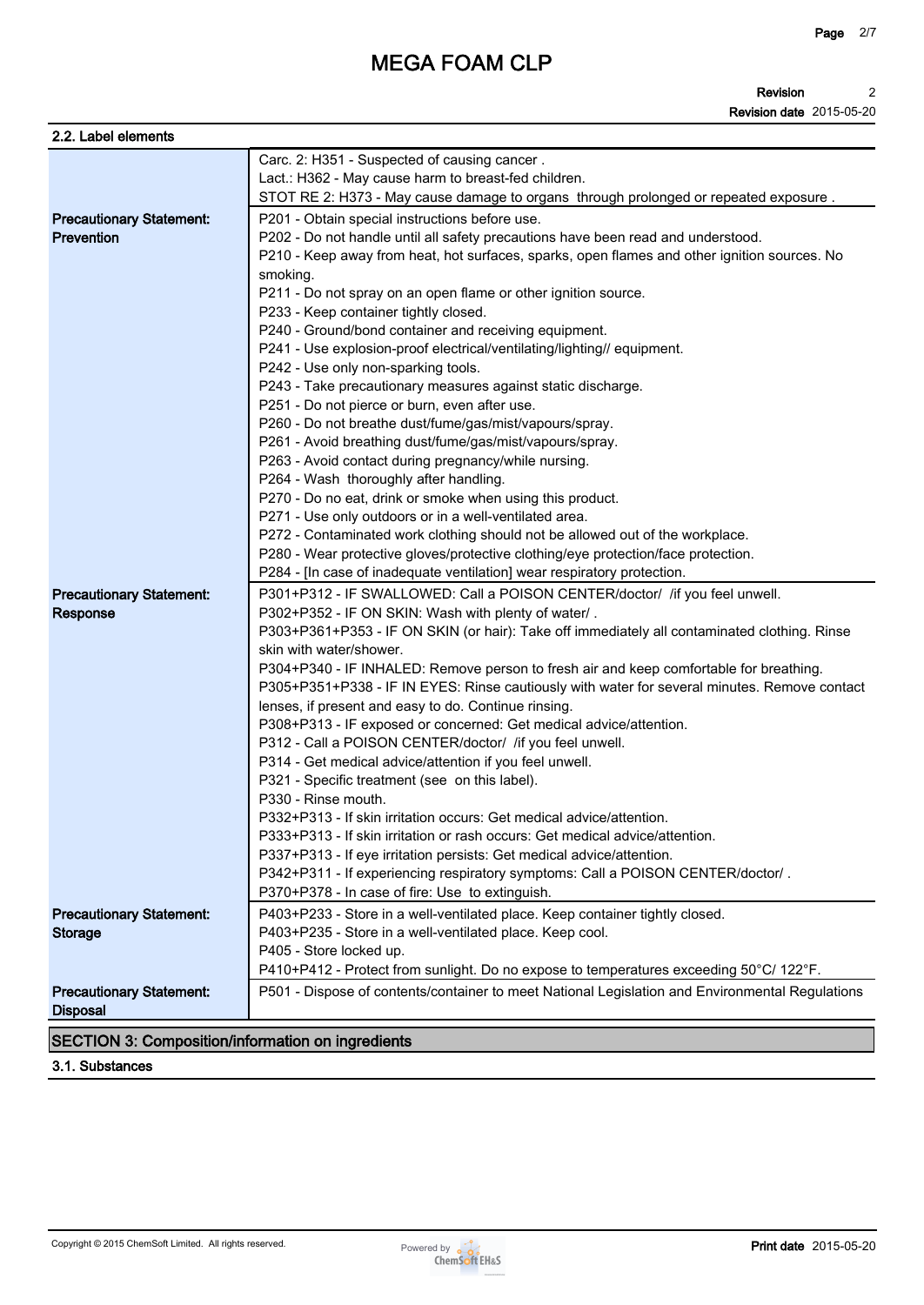#### **Revision Revision date 2015-05-20 2**

# **3.1. Substances**

| Index No.    | CAS No.    | EC No.    | <b>REACH Registration</b><br><b>Number</b> | Conc.<br>(% | Classification                          | M-factor |
|--------------|------------|-----------|--------------------------------------------|-------------|-----------------------------------------|----------|
|              | 9016-87-9  |           |                                            |             | Xn: R20-40-42/43-48/20 Xi:<br>R36/37/38 |          |
|              | 85535-85-9 |           |                                            |             | N; R50/53 R64-66                        |          |
| 601-004-00-0 | 75-28-5    | 200-857-2 |                                            |             | $F +: R12$                              |          |
| 603-019-00-8 | 115-10-6   | 204-065-8 |                                            |             | $F +: R12$                              |          |
|              | 25322-69-4 |           |                                            |             | Xn; R22                                 |          |
| 601-004-00-0 | 106-97-8   | 203-448-7 |                                            |             | $F +: R12$                              |          |
| 601-003-00-5 | 74-98-6    | 200-827-9 |                                            |             | $F +: R12$                              |          |
|              |            |           |                                            |             |                                         |          |

## **EC 1272/2008**

| <b>Chemical Name</b>              | Index No.    | CAS No.    | EC No.    | <b>REACH Registration</b><br><b>Number</b> | Conc.<br>$(\%w/w)$ | <b>Classification</b>           | M-factor. |
|-----------------------------------|--------------|------------|-----------|--------------------------------------------|--------------------|---------------------------------|-----------|
| Diphenylmethanediisocyanate,      |              | 9016-87-9  |           |                                            |                    | Skin Irrit. 2: H315; Skin Sens. |           |
| isomers and homologues            |              |            |           |                                            |                    | 1: H317; Eye Irrit. 2: H319;    |           |
|                                   |              |            |           |                                            |                    | Acute Tox. 4: H332; Resp.       |           |
|                                   |              |            |           |                                            |                    | Sens. 1: H334; STOT SE 3:       |           |
|                                   |              |            |           |                                            |                    | H335; Carc. 2: H351; STOT       |           |
|                                   |              |            |           |                                            |                    | RE 2: H373;                     |           |
| alkanes, C14-17, chloro - Aerosol |              | 85535-85-9 |           |                                            |                    | Lact.: H362; Aquatic Chronic    |           |
|                                   |              |            |           |                                            |                    | 1: H410; EUH066;                |           |
| Isobutane                         | 601-004-00-0 | 75-28-5    | 200-857-2 |                                            |                    | Flam. Gas 1: H220;              |           |
| Dimethyl ether                    | 603-019-00-8 | 115-10-6   | 204-065-8 |                                            |                    | Flam. Gas 1: H220;              |           |
| Propane-1,2-diol, propoxylated    |              | 25322-69-4 |           |                                            |                    |                                 |           |
| <b>Butane</b>                     | 601-004-00-0 | 106-97-8   | 203-448-7 |                                            |                    | Flam. Gas 1: H220;              |           |
| Propane                           | 601-003-00-5 | 74-98-6    | 200-827-9 |                                            |                    | Flam. Gas 1: H220;              |           |

# **SECTION 4: First aid measures**

## **4.1. Description of first aid measures**

| Inhalation                                                                      | Move the exposed person to fresh air.                                                                                                                                  |  |  |  |
|---------------------------------------------------------------------------------|------------------------------------------------------------------------------------------------------------------------------------------------------------------------|--|--|--|
| Eye contact                                                                     | Rinse immediately with plenty of water for 15 minutes holding the eyelids open.                                                                                        |  |  |  |
| <b>Skin contact</b>                                                             | Wash off immediately with plenty of soap and water. Remove contaminated clothing.                                                                                      |  |  |  |
| Ingestion                                                                       | DO NOT INDUCE VOMITING.                                                                                                                                                |  |  |  |
|                                                                                 | 4.2. Most important symptoms and effects, both acute and delayed                                                                                                       |  |  |  |
| Inhalation                                                                      | Harmful by inhalation. Inhalation may cause nausea and vomiting. May cause dizziness and<br>headache.                                                                  |  |  |  |
| Eye contact                                                                     | May cause irritation to eyes.                                                                                                                                          |  |  |  |
| <b>Skin contact</b>                                                             | May cause irritation to skin.                                                                                                                                          |  |  |  |
| Ingestion                                                                       | Harmful if swallowed. Ingestion is irritating to the respiratory tract and may cause damage to the<br>central nervous system. Ingestion may cause nausea and vomiting. |  |  |  |
| 4.3. Indication of any immediate medical attention and special treatment needed |                                                                                                                                                                        |  |  |  |
| Inhalation                                                                      | Seek medical attention.                                                                                                                                                |  |  |  |
| Eye contact                                                                     | Seek medical attention if irritation or symptoms persist.                                                                                                              |  |  |  |
| <b>Skin contact</b>                                                             | Seek medical attention if irritation or symptoms persist.                                                                                                              |  |  |  |
| Ingestion                                                                       | If swallowed, seek medical advice immediately and show this container or label.                                                                                        |  |  |  |
| <b>SECTION 5: Firefighting measures</b>                                         |                                                                                                                                                                        |  |  |  |

**5.1. Extinguishing media**

**Use as appropriate: Carbon dioxide (CO2), Dry chemical, Foam.**

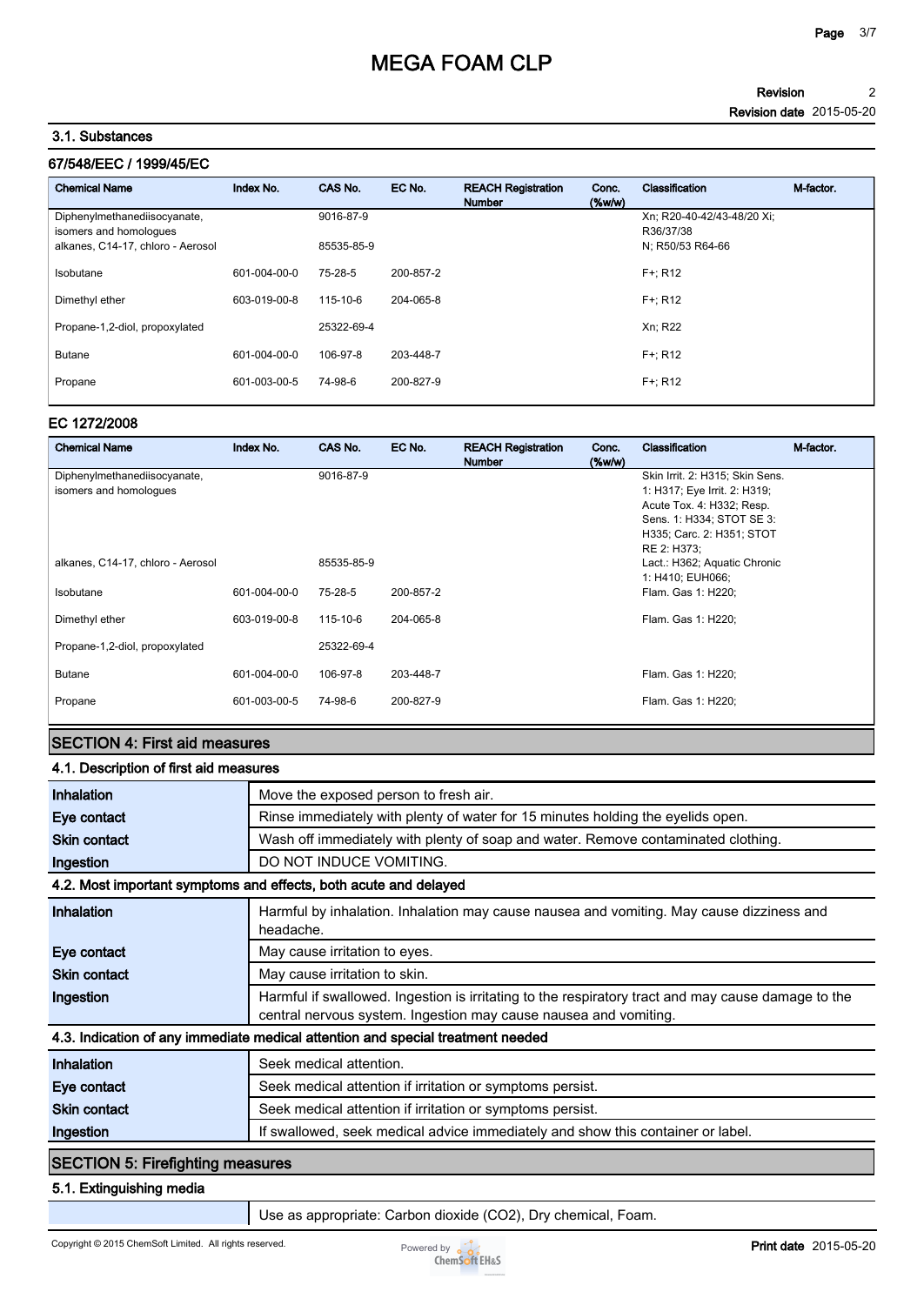#### **Revision 2**

**Revision date 2015-05-20**

| 5.2. Special hazards arising from the substance or mixture        |                                                                                                                                                                                                                                                            |                                                                                                      |  |
|-------------------------------------------------------------------|------------------------------------------------------------------------------------------------------------------------------------------------------------------------------------------------------------------------------------------------------------|------------------------------------------------------------------------------------------------------|--|
|                                                                   | to source of ignition and flash back.                                                                                                                                                                                                                      | Burning produces irritating, toxic and obnoxious fumes. Vapour may travel considerable distance      |  |
| 5.3. Advice for firefighters                                      |                                                                                                                                                                                                                                                            |                                                                                                      |  |
|                                                                   | Wear suitable respiratory equipment when necessary.                                                                                                                                                                                                        |                                                                                                      |  |
| <b>SECTION 6: Accidental release measures</b>                     |                                                                                                                                                                                                                                                            |                                                                                                      |  |
|                                                                   | 6.1. Personal precautions, protective equipment and emergency procedures                                                                                                                                                                                   |                                                                                                      |  |
|                                                                   | protective equipment.                                                                                                                                                                                                                                      | Ensure adequate ventilation of the working area. Eliminate all sources of ignition. Wear suitable    |  |
| 6.2. Environmental precautions                                    |                                                                                                                                                                                                                                                            |                                                                                                      |  |
|                                                                   | Do not allow product to enter drains. Prevent further spillage if safe.                                                                                                                                                                                    |                                                                                                      |  |
| 6.3. Methods and material for containment and cleaning up         |                                                                                                                                                                                                                                                            |                                                                                                      |  |
|                                                                   | spillage area thoroughly with plenty of water.                                                                                                                                                                                                             | Absorb with inert, absorbent material. Transfer to suitable, labelled containers for disposal. Clean |  |
| <b>SECTION 7: Handling and storage</b>                            |                                                                                                                                                                                                                                                            |                                                                                                      |  |
| 7.1. Precautions for safe handling                                |                                                                                                                                                                                                                                                            |                                                                                                      |  |
|                                                                   | Avoid contact with eyes and skin. Ensure adequate ventilation of the working area. Use explosion<br>proof equipment. Keep away from sources of ignition - No smoking. Adopt best Manual Handling<br>considerations when handling, carrying and dispensing. |                                                                                                      |  |
| 7.2. Conditions for safe storage, including any incompatibilities |                                                                                                                                                                                                                                                            |                                                                                                      |  |
|                                                                   | Keep in a cool, dry, well ventilated area. Keep containers tightly closed.                                                                                                                                                                                 |                                                                                                      |  |
| <b>SECTION 8: Exposure controls/personal protection</b>           |                                                                                                                                                                                                                                                            |                                                                                                      |  |
| 8.1. Control parameters                                           |                                                                                                                                                                                                                                                            |                                                                                                      |  |
|                                                                   |                                                                                                                                                                                                                                                            |                                                                                                      |  |
| 8.1.1. Exposure Limit Values                                      |                                                                                                                                                                                                                                                            |                                                                                                      |  |
| <b>Butane</b>                                                     | WEL 8-hr limit ppm: 600<br>WEL 15 min limit ppm: 750                                                                                                                                                                                                       | WEL 8-hr limit mg/m3: 1450<br>WEL 15 min limit mg/m3: 1810                                           |  |
|                                                                   |                                                                                                                                                                                                                                                            |                                                                                                      |  |

|                | <b>VVEL 15 MIN IMIL DDM.</b> 750 | <b>VVEL TO MINIMUM MOVING.</b> 1810 |
|----------------|----------------------------------|-------------------------------------|
|                | WEL 8-hr limit mg/m3 total -     | WEL 15 min limit mg/m3 total -      |
|                | inhalable dust:                  | inhalable dust:                     |
|                | WEL 8-hr limit mg/m3 total -     | WEL 15 min limit mg/m3 total -      |
|                | respirable dust:                 | respirable dust:                    |
| Dimethyl ether | WEL 8-hr limit ppm: 400          | WEL 8-hr limit mg/m3: 766           |
|                | WEL 15 min limit ppm: 500        | WEL 15 min limit mg/m3: 958         |
|                | WEL 8-hr limit mg/m3 total -     | WEL 15 min limit mg/m3 total        |
|                | inhalable dust:                  | inhalable dust:                     |
|                | WEL 8-hr limit mg/m3 total -     | WEL 15 min limit mg/m3 total        |
|                | respirable dust:                 | respirable dust:                    |

### **8.2. Exposure controls**

| 8.2.1. Appropriate engineering<br>controls | Ensure adequate ventilation of the working area.              |
|--------------------------------------------|---------------------------------------------------------------|
| 8.2.2. Individual protection               | Wear chemical protective clothing.                            |
| measures                                   |                                                               |
| Eye / face protection                      | Approved safety goggles.                                      |
| Skin protection -                          | Chemical resistant gloves (PVC).                              |
| Handprotection                             |                                                               |
| <b>Respiratory protection</b>              | Self-contained breathing apparatus. Wear protective clothing. |
|                                            |                                                               |

# **SECTION 9: Physical and chemical properties**

# **9.1. Information on basic physical and chemical properties**

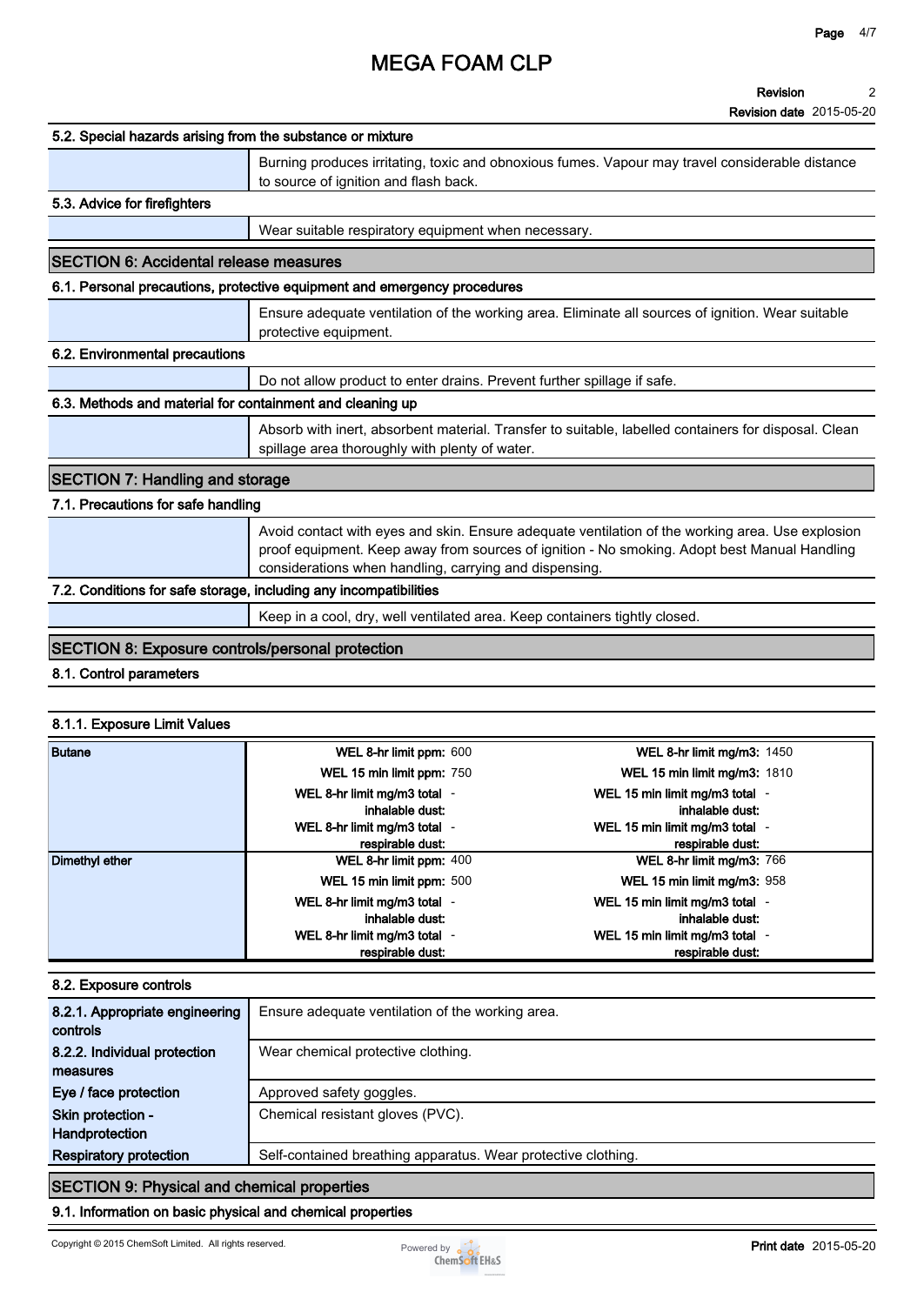### **Revision Revision date <sup>2</sup> 2015-05-20**

### **9.1. Information on basic physical and chemical properties**

| Appearance Aerosol                                 |                                             |
|----------------------------------------------------|---------------------------------------------|
|                                                    | <b>Colour</b> Yellow                        |
|                                                    | <b>Odour</b> Characteristic                 |
|                                                    | pH   No data available                      |
|                                                    | <b>Melting point</b> No data available      |
| Initial boiling point   No data available          |                                             |
| <b>Flash point</b> $\sim$ 20 °C                    |                                             |
|                                                    | <b>Evaporation rate</b>   No data available |
|                                                    | Freezing Point   No data available          |
| <b>Flammability (solid, gas)</b> No data available |                                             |
| Autoignition temperature   No data available       |                                             |
|                                                    | Vapour pressure   No data available         |
|                                                    | Relative density 1.21 (H2O = 1 $@$ 20 °C)   |
| <b>Partition coefficient</b> No data available     |                                             |
|                                                    | Viscosity   No data available               |
|                                                    | Vapour density   No data available          |
|                                                    | Fat Solubility   No data available          |
| <b>Explosive properties</b> No data available      |                                             |
| <b>Oxidising properties</b> No data available      |                                             |
|                                                    | Solubility   Insoluble in water             |

#### **9.2. Other information**

|                                          | <b>Conductivity</b> No data available |
|------------------------------------------|---------------------------------------|
|                                          | Gas group No data available           |
| <b>Surface tension</b> No data available |                                       |

## **SECTION 10: Stability and reactivity**

### **10.2. Chemical stability**

|                                              | Stable under normal conditions.       |  |  |
|----------------------------------------------|---------------------------------------|--|--|
| 10.3. Possibility of hazardous reactions     |                                       |  |  |
|                                              | Oxidising agents.                     |  |  |
| 10.4. Conditions to avoid                    |                                       |  |  |
|                                              | Heat, sparks and open flames.         |  |  |
| <b>SECTION 11: Toxicological information</b> |                                       |  |  |
| 11.1. Information on toxicological effects   |                                       |  |  |
| <b>Acute toxicity</b>                        | No data is available on this product. |  |  |
| Skin corrosion/irritation                    | No data is available on this product. |  |  |
| Serious eye damage/irritation                | No data is available on this product. |  |  |
| Respiratory or skin                          | No data is available on this product. |  |  |
| sensitisation                                |                                       |  |  |
| Germ cell mutagenicity                       | No data is available on this product. |  |  |
| Carcinogenicity                              | No data is available on this product. |  |  |
| <b>Reproductive toxicity</b>                 | No data is available on this product. |  |  |
| <b>SECTION 12: Ecological information</b>    |                                       |  |  |
|                                              |                                       |  |  |

# **12.2. Persistence and degradability**

**No data is available on this product.**

### **12.3. Bioaccumulative potential**

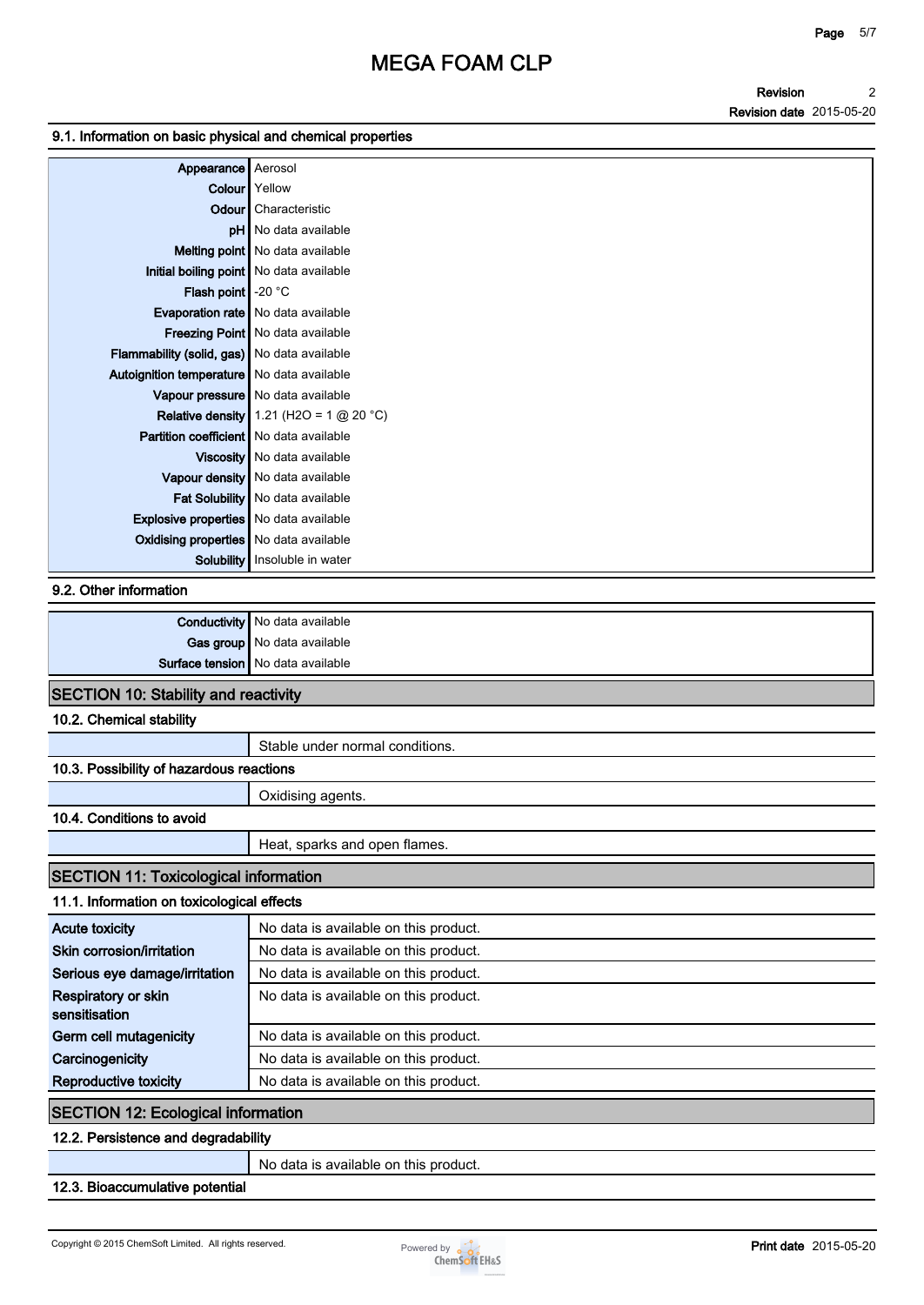**Revision Revision date 2015-05-20 2**

| 12.3. Bioaccumulative potential            |                                                                   |
|--------------------------------------------|-------------------------------------------------------------------|
|                                            | No data is available on this product.                             |
| <b>Partition coefficient</b>               |                                                                   |
|                                            | MEGA FOAM CLP No data available                                   |
|                                            |                                                                   |
| 12.4. Mobility in soil                     |                                                                   |
| 12.5. Results of PBT and vPvB assessment   | No data is available on this product.                             |
|                                            |                                                                   |
|                                            | No data is available on this product.                             |
| <b>SECTION 13: Disposal considerations</b> |                                                                   |
| <b>General information</b>                 |                                                                   |
|                                            | Dispose of in compliance with all local and national regulations. |
| <b>SECTION 14: Transport information</b>   |                                                                   |
| <b>Hazard pictograms</b>                   |                                                                   |
|                                            | W                                                                 |
| 14.1. UN number                            |                                                                   |
|                                            | <b>UN1950</b>                                                     |
| 14.2. UN proper shipping name              |                                                                   |
|                                            | <b>AEROSOLS</b>                                                   |
| 14.3. Transport hazard class(es)           |                                                                   |
| <b>ADR/RID</b>                             | $\sqrt{2}$                                                        |
| Subsidiary risk                            | see SP63                                                          |
| <b>IMDG</b>                                | $\overline{2}$                                                    |
| Subsidiary risk                            | see SP63                                                          |
| <b>IATA</b><br>Subsidiary risk             | $\overline{\mathbf{c}}$<br>see SP63                               |
| 14.4. Packing group                        |                                                                   |
| Packing group                              | $\qquad \qquad \blacksquare$                                      |
| 14.5. Environmental hazards                |                                                                   |
| <b>Environmental hazards</b>               | No                                                                |
| Marine pollutant                           | No                                                                |
| <b>ADR/RID</b>                             |                                                                   |
| <b>Hazard ID</b>                           | $\overline{\phantom{a}}$                                          |
| <b>Tunnel Category</b>                     | (D)                                                               |
| <b>IMDG</b>                                |                                                                   |
| <b>EmS Code</b>                            | F-D S-U                                                           |
| <b>IATA</b>                                |                                                                   |
| Packing Instruction (Cargo)                | 203                                                               |
| <b>Maximum quantity</b>                    | 150 kg                                                            |
| <b>Packing Instruction</b><br>(Passenger)  | 203                                                               |
| <b>Maximum quantity</b>                    | 75 kg                                                             |